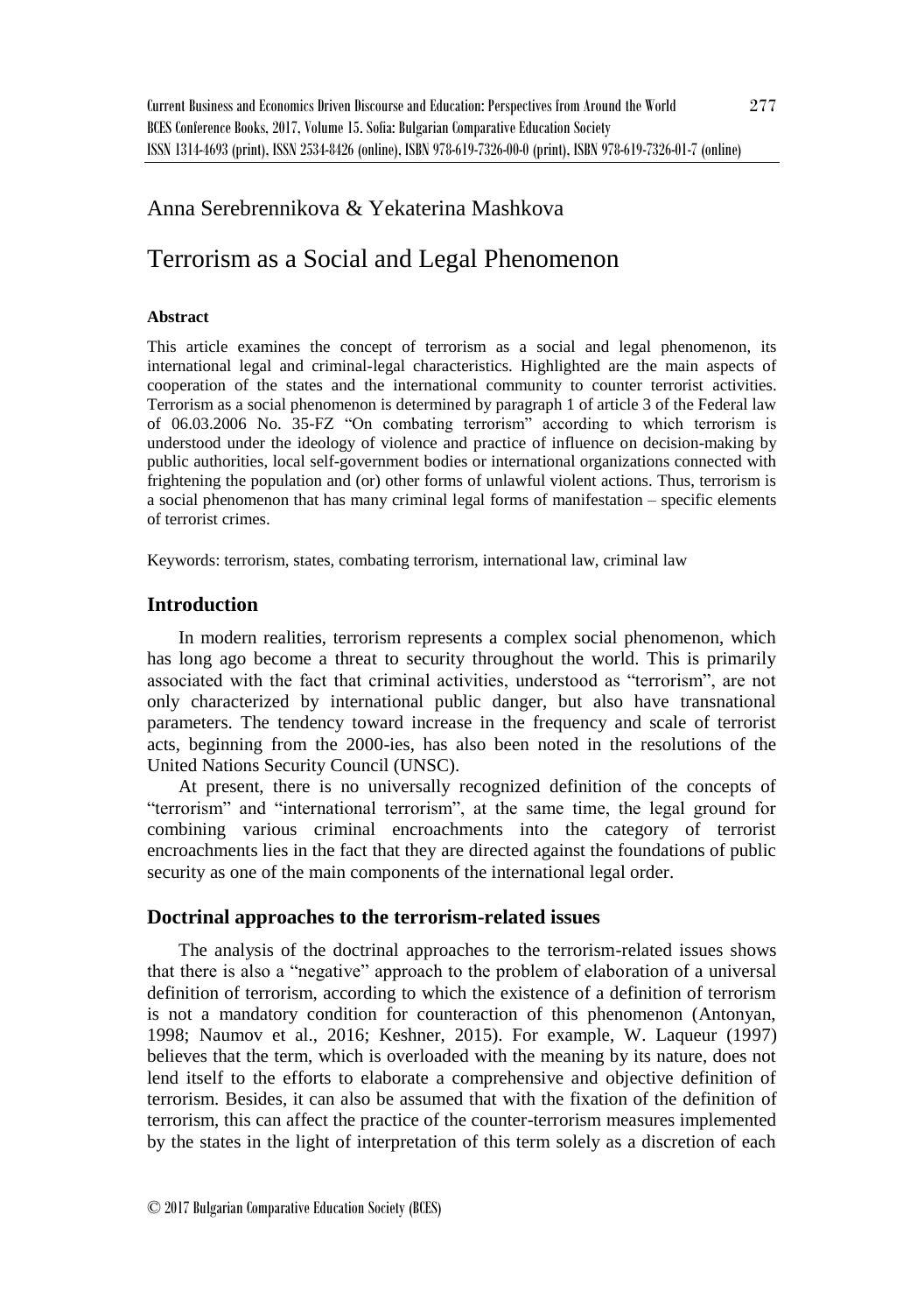state independently, which offers various opportunities both for the unintentional violations of human rights by the state, and for the conscious abuse of the use of this concept.

The potential of international sanctions in counteracting terrorism was first fully and most consistently used by the UN Security Council in Resolution 1267 (1999), in accordance with which all the member states must define the corresponding individuals and entities and recommend them to be included in the regime list by the UN Security Council, in addition, taking into consideration the global nature of the threat that terrorist activities bring to the international peace and security, all the states must become obligatory participants in the implementation of sanctions regime of all the states.

Indeed, the absence of a universally accepted understanding of terrorism has not currently become an insurmountable obstacle in the international counter-terrorism struggle. Of great importance for the characteristics of crimes of terrorist orientation is Resolution 1368 of the UN Security Council (2001), which contains a list of the activities, which are to be prevented and which require the application of punishment for the perpetration thereof. The Security Council also calls all the states to bring to justice the perpetrators, organizers and sponsors of the terrorist attacks on the territories of these states (Resolution 1368, 2001) and to criminalize the deliberate provision or collection (by any means – directly or indirectly) of funds with the intentions to finance terrorism (Resolution 1373, 2001). However, it should be noted that it is the international treaties (universal and regional treaties), cooperation of the states within the framework of international organizations (Council of Europe, LAS, OAU, SCO (The Convention of the Shanghai cooperation organization against terrorism, 2009)), international conferences and associations that are not based on the international treaties (G20, Non-Alignment Movement) should be considered as classical forms of cooperation of the states in the light of struggle against terrorism. The Russian Federation is a party to most of them.

The Russian legislator has taken the path of implementation of the assumed international legal obligations by adopting (International Convention against the taking of hostages, 1979; International Convention for the suppression of terrorist bombings, 1997; Convention against transnational organized crime, 2004) the corresponding domestic regulatory legal acts (Federal law № 115-FZ, 2002; Federal law of 25 July 2002 № 114-FZ, 2002; Resolution 1566, 2004; The concept of counterterrorism in the Russian Federation, 2009; The decree of the President of the Russian Federation № 6, 2001; The presidential decree № 286, 2011). However, introduction of the mentioned changes is an example of mechanical implementation of the provisions of the international treaties.

This assumption is based on the fact that, from the perspective of the contents of the provisions of the international treaties, the obligations for the implementation of which are assumed by the state, one can speak of the category of the international treaties, agreements and decisions, which establishes rules of conduct in a specific sphere; in this respect, the international legal norms do not, as a rule, explicitly establish the rights and obligations of the participants in direct legal relationship, or, although they prescribe the perpetration of specific actions, they do not regulate the procedure for the implementation of these actions. In this case, the mentioned category of the provisions of the treaties and decisions is implemented through the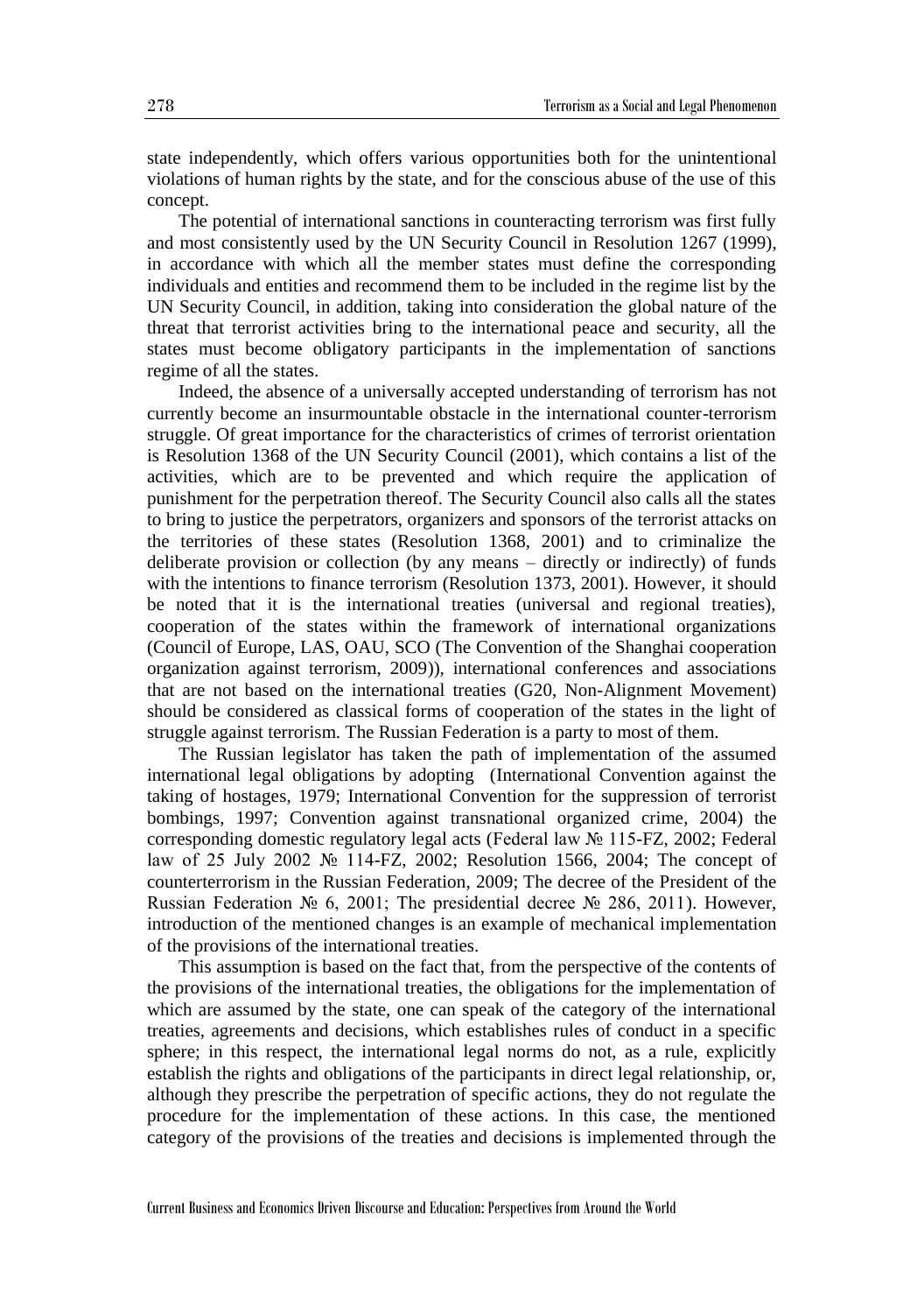actions of public authorities of the state, for example, in the form of implementation of rights and obligations, and in this case, it represents a form of concretization of the set of facts of origin of the corresponding rights and obligations.

#### **Terrorism as a social phenomenon**

All dangerous and negative social phenomena objectively exist in reality, regardless of whether they have received legal regulation in the criminal legislation. This is precisely why a negative social phenomenon is always a primary one with respect to the criminal legal forms of its manifestation, which only arise provided that the corresponding constituent elements of a crime are fixed in the text of the criminal law.

As a social phenomenon, terrorism is defined by paragraph 1 of Article 3 of the Federal Law dated 06.03.2006 No 35-FZ "On Counteraction of Terrorism" (2002), in accordance with which terrorism shall mean the ideology of violence and the practice of influence on the taking of a decision by government authorities, local self-government authorities or international organizations, associated with the intimidation of the population and (or) other forms of unlawful acts of violence.

Terrorism, as a social phenomenon, should be distinguished from its specific criminal legal forms of manifestation: the constituent elements of a crime, provided for by Article 205 (Act of Terrorism), 205.1 (Contributing to Terrorist Activity), Article 205.2 (Public Calls for Perpetration of Terrorist Activity or Public Justification of Terrorism), Article 205.3 (Training for the Implementation of Terrorist Activities), 205.4 (Organizing a Terrorist Community and Participation in Such), Article 205.5 (Organizing Activities for a Terrorist Organization).

Consequently, terrorism represents a social and legal phenomenon, which has a plurality of criminal legal forms of its manifestation – separate constituent elements of crimes of terrorist orientation.

Unfortunately, the Russian legislator sometimes identifies social phenomena with their criminal and legal forms of manifestation. In the Russian criminal law, criminal responsibility for terrorism was introduced with a certain delay, on the basis of the Federal Law dated July 1, 1994, in accordance with which Article 213.4 was included in the Criminal Code of the Russian Federation. In Article 213.4 of the Criminal Code of the Russian Federation, terrorism is defined as the perpetration of an explosion, arson or other actions intimidating the population, and creating the threat of human death, infliction of significant property damage or the onset of other grave consequences (terrorism) for the purpose of violation of public security or influence on the making of a decision by government authorities. However, Article 213.4 of the Criminal Code of the Russian Federation actually does give a definition of terrorism as a social phenomenon, but as one of the criminal and legal forms of its manifestation (act of terrorism).

It appears that with this approach, the legislator has groundlessly identified terrorism, as a social phenomenon, with one of the criminal and legal forms of its manifestation. In point of fact, terrorism, as a social phenomenon, is not exhausted by the activity, provided for in Article 205.

In the current version of the Criminal Code of the Russian Federation, criminal responsibility is provided for in Article 205 of the Criminal Code of the Russian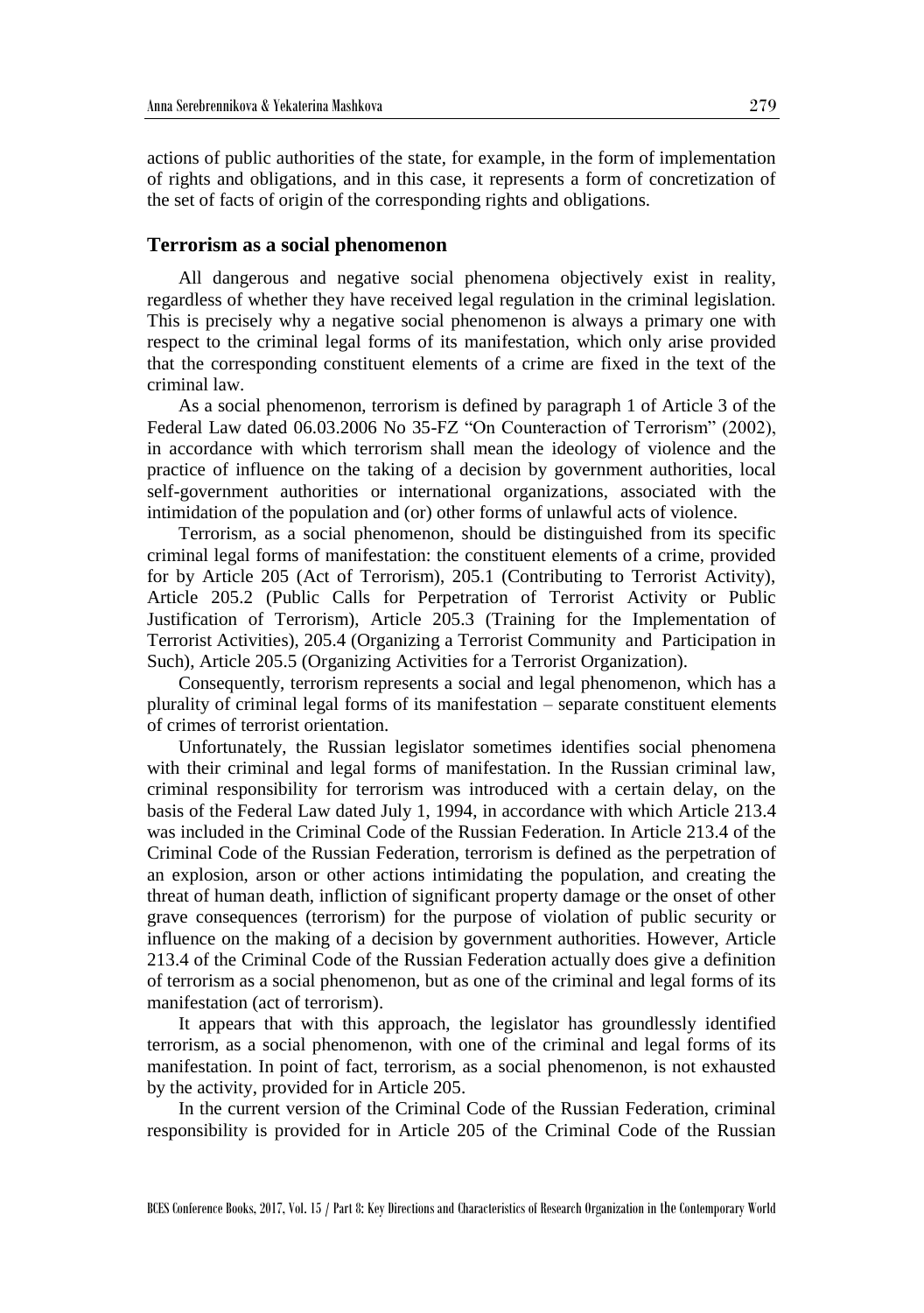Federation not for terrorism, but for act of terrorism, that is, for a separate criminal and legal form of manifestation of terrorism.

In our opinion, the main task of the legislator in the field of counteraction of terrorism is to detect various objectively existing forms of manifestation of terrorism and fix the attributes of these forms in the criminal law. In this respect, in the process of this activity, the legislator must take into consideration the requirements of the legislative technique and the principle of systemacity.

Unfortunately, a large number of constituent elements of crimes of terrorist orientation have been formulated in the General Part of the Criminal Code of the Russian Federation with serious deviations from the principle of systemacity. Sometimes the deviations from the principle of systemacity are caused by mechanical implementation of the provisions of the international treaties in the national criminal law. Thus, for example, in the international treaties, complicity in crimes of terrorist orientation is considered as an independent form of terrorist activity.

The legislator must design separate constituent elements of the crimes, the attributes of which reflect this social phenomenon. The constituent elements of the crimes of terrorist orientation represent the criminal and legal forms of manifestation of terrorism, each of which reflects a particular side of the mentioned phenomenon. It is only under the condition of compliance (systemacity and the rules of the legislative technique) with the mentioned requirements that a necessary prerequisite for the criminal and legal counteraction of terrorism will be created.

A successful struggle against any negative social phenomenon is only possible under the condition of clear definition of its boundaries. A concept shall mean a form of thinking, which reflects and fixes the essential attributes of things and phenomena of the objective reality.

Forming the concept of a particular phenomenon, which are inherent in this particular phenomenon and which make it possible to distinguish it from other phenomena. An effective struggle against the mentioned phenomenon is impossible without the detection of the essential attributes of terrorism, since the volume of criminalization of the crimes of terrorist orientation and the attributes of specific constituent elements of crimes depend on the approach to the understanding of terrorism.

According to the applicable legislation of the Russian Federation, the main attributes of terrorism as a social phenomenon are as follows:

- 1. The concept of terrorism covers both the ideology of violence, and the practice of its embodiment, associated with the acts of violence.
- 2. In terrorism, violence and intimidation of the population represent a means of achievement of a specific purpose – influencing the taking of decisions by government authorities and international organizations.

In our opinion, the lack of consensus on the issue of definition of terrorism is not associated with ethical or legal difficulties in the formulation of this concept, but, unfortunately, with the opportunistic and political approach to this problem. It appears that the concept of terrorism should be based on the two main attributes, which characterize the purpose and the means of terrorism as a social phenomenon. The purpose of terrorism is to influence the taking of decisions by government authorities and international organizations (to force the government authorities and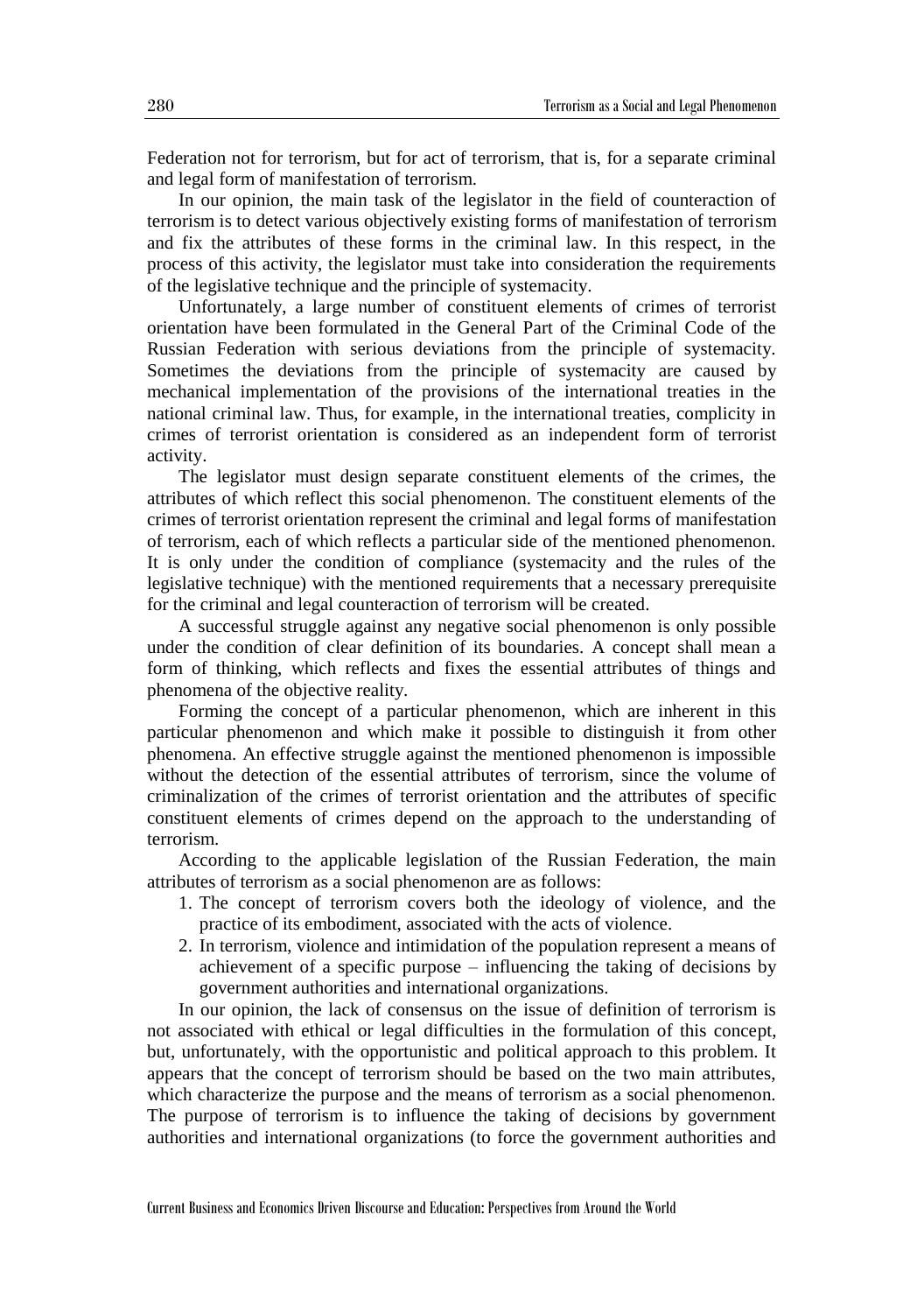international organizations to perpetrate the acts or to refrain from the perpetration thereof). Unlawful acts of violence, which intimidate the population, constitute the means for achievement of the mentioned purpose.

In our opinion, it is precisely the unlawful means of violence that define the essence of terrorism as a dangerous and negative social phenomenon. Attention to this peculiarity was directed by I. A. Ilyin (1925), a Russian philosopher, who stated that the evil, generally speaking, is not at all limited to the "improper purpose"; improper means are equally characteristic of it.

The purpose of influencing the taking of decisions by government authorities and international organizations is in itself an ethically and socially neutral purpose. The influence on the taking of decisions by government authorities can only be considered as terrorism, which rests on the unlawful acts of violence intimidating the population.

The unlawful means of violence automatically form the unlawfulness of the purpose. This is precisely why it has been explicitly stated in the Council of Europe Convention on the Prevention of Terrorism (CETS N 196) that perpetration of crimes of terrorist orientation cannot be justified by considerations of political, philosophical, ideological, racial, ethnic, religious or other similar nature. This approach is based on an immutable ethical canon, in accordance with which the end cannot justify the means.

Unfortunately, when implementing foreign policy, the states sometimes turn a blind eye to the means, which use particular forces in order to achieve the purpose. These forces begin to be considered "insurgent fighters", "fighters for selfdetermination", "fighters against dictatorial political regimes", etc. At the same time, the fact that these forces try to influence the taking of decisions by government authorities using unlawful acts of violence which intimidate the population.

### **Conclusion**

In the achievement of their purpose, terrorists always use a human as a means, including such non-material benefits, belonging to the human, as life and health. In ethics, there is a compulsory requirement of the so-called categorical imperative, in accordance with which a human can always be considered as a purpose and can never be considered as a means. The ideology of terrorism always violates this requirement, considering the human life and health as a means of influence on the taking of decisions by government authorities.

In the case where we would approach the persons who perpetrate unlawful acts of violence, which intimidate the population on a case-by-case basis, depending on the nature of their purpose ("bad" or "good" influence on the taking of decisions by government authorities), we will inevitably have to take the position of ethical relativism, which presupposes the relativity of requirements of morality and justification of the means by the end. In our opinion, this is precisely why in the evaluation of a particular phenomenon as terrorism we should focus on the simultaneous presence of the two attributes: the purpose of influencing the taking of a decision by government authorities and international organizations, and the means of achievement of the mentioned purpose, associated with the unlawful acts of violence, which intimidate the population.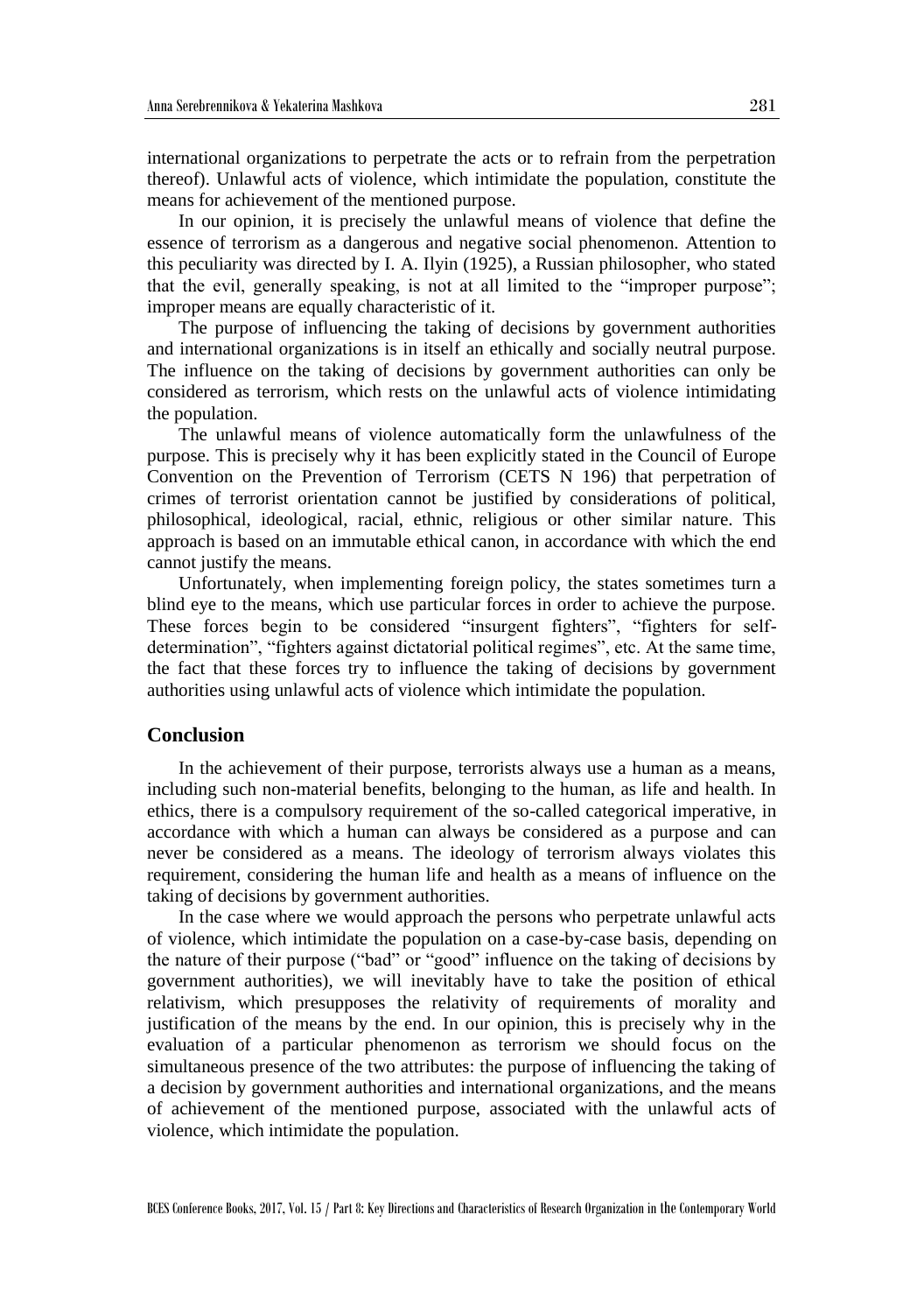The simultaneous presence of these two attributes gives the grounds for recognizing the phenomenon as terrorism, regardless of the considerations the persons who influence the forced taking of decisions by government authorities are ruled by.

Consequently, terrorism, as a social and legal phenomenon, represents a complex and integrated concept, and the main task of the Russian legislator in the field of counteraction of terrorism is to detect various objectively existing forms of manifestation of terrorism and fix the attributes of these forms in the criminal law.

## **References**

- Antonyan, Yu. M. (1998): *Terrorism: Criminological and criminal legal research*. Moscow: SHIELD-M.
- Convention against transnational organized crime (2004): Collection of the legislation of the Russian Federation, N 40, Article 3882.
- Federal law of 25 July 2002 № 114-FZ "On countering extremist activities" (2002): Collection of legislation of the Russian Federation, N 30, Article 3031.
- Federal law of 7 August 2001 № 115-FZ "About counteraction to legalization (laundering) of incomes obtained in a criminal way and financing of terrorism" (2001): Collection of legislation of the Russian Federation, N 33 (part 1), Article 3418.
- Ilyin, I. A. (1925): *On the resistance to evil by force*. Berlin.
- International Convention against the taking of hostages (1979): http://www.un.org/ru/ documents/decl\_conv/conventions/hostages.shtml (Accessed March 2017).
- International Convention for the suppression of terrorist bombings (1997): http://www.un.org/ ru/documents/decl\_conv/conventions/bombing.shtml (Accessed March 2017).
- Keshner, M. V. (2015): *Economic sanctions in contemporary international law*. Moscow: Prospect.
- Laqueur, W. (1977): *The New Terrorism. Fanaticism and weapons of mass destruction*. Oxford: Oxford University Press.
- Naumov, A. V., Kibalnik, A. G., Orlov, V. N., Volosyuk, P. V. (2016): *International criminal law*. Moscow: Urait.
- The concept of counterterrorism in the Russian Federation, approved by the President of the Russian Federation 5 October 2009. (2009): ATP "Consultant PLUS".
- The Convention of the Shanghai cooperation organization against terrorism (2009): http://nac.gov.ru/zakonodatelstvo/mezhdunarodnye-pravovye-akty/konvenciyashanhayskoy-organizacii.html (Accessed March 2017).
- The decree of the President of the Russian Federation of 10 January 2002 № 6 "On measures on implementation of Security Council resolution 1373 of 28 September 2001" (2001): Collection of the legislation of the Russian Federation, N 2, Article 137.
- The presidential decree of March 9, 2011 № 286 "On measures to implement resolution of the UN Security Council 1970 of 26 February 2011" (2011): ATP "Consultant PLUS".
- UN Security Council (1999): Resolution 1267 adopted by the Security Council at its 4051 meeting on 15 October 1999. http://www.un.org/ru/sc/documents/resolutions/ (Accessed March 2017).
- UN Security Council (2001): Resolution 1368 adopted by the Security Council at its 4370 meeting, 12 September 2001. http://www.un.org/ru/sc/documents/resolutions/ (Accessed March 2017).